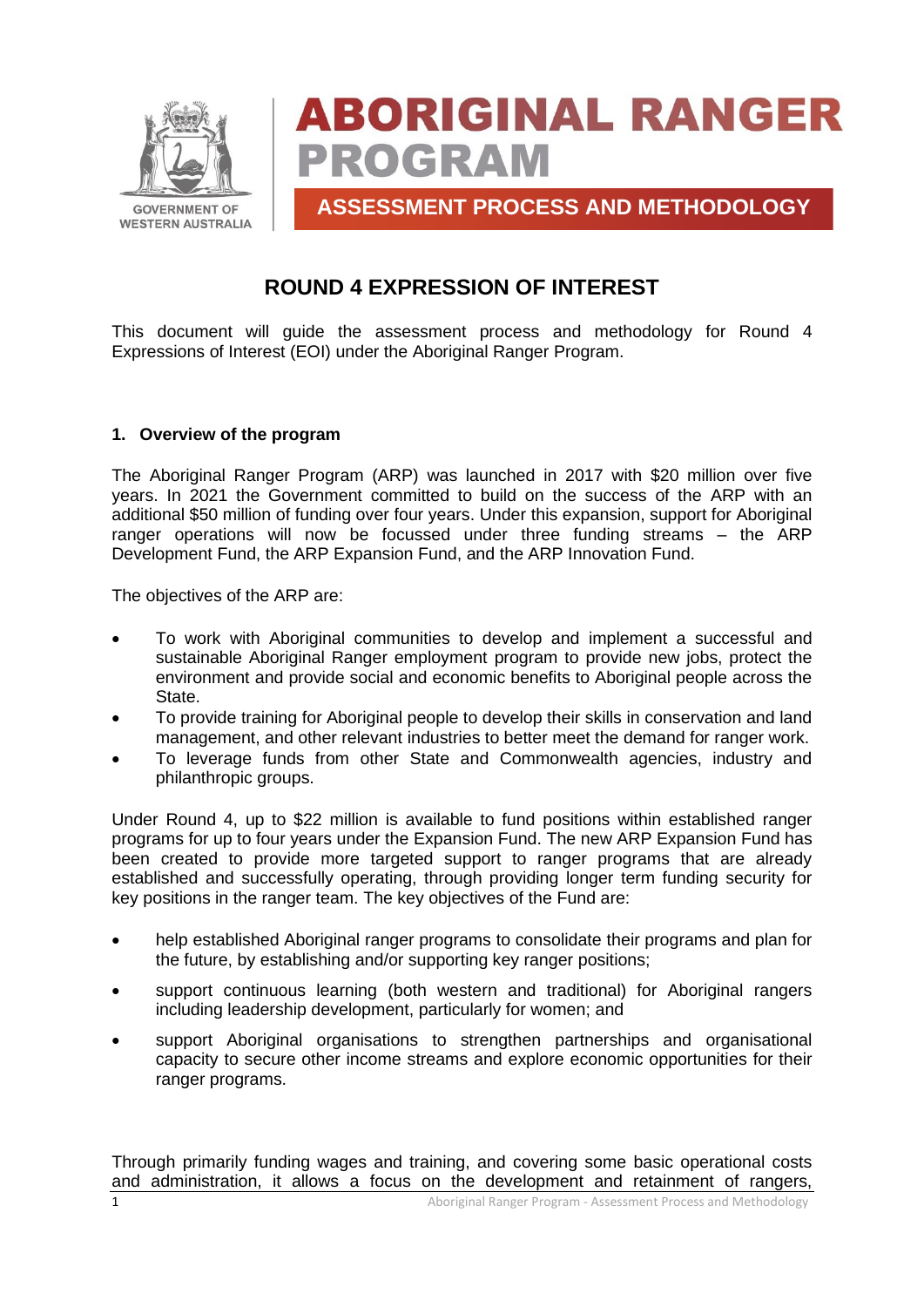upskilling the workforce, leadership pathways and knowledge exchange. The actual works and projects the rangers will undertake will be negotiated between DBCA and the successful applicant year by year.

Expressions of Interest to the Aboriginal Ranger Program for the Expansion Fund will be open from 25 February 2022 until 8 April 2022. Applications can only be made online via DBCA's *SmartyGrants* portal.

Aboriginal Ranger Program *Expression of Interest Guidelines Round 4* (the Guidelines) will be made available for download during this time at [www.dbca.wa.gov.au/aboriginalrangerprogram.](http://www.dbca.wa.gov.au/aboriginalrangerprogram)

#### **2. Internal administrative procedures**

#### Meetings with applicants

All meetings with applicants that seek to discuss or clarify matters regarding the EOI process, assessment or methodology are to have in attendance the Aboriginal Ranger Program Coordinator or Executive Director of Parks and Visitor Services and at least one other person. The meetings are to be based on the principle that they are for discussion purposes only and any request for information or clarification from applicants is to be addressed through written form with only written responses being binding.

All agreed items discussed and actions arising from meetings will be recorded including:

- meeting details;
- attendance:
- decisions and recommendations made;
- actions agreed; and
- responsibility and time frame.

Any meetings with applicants that the seeks to gather regional operational or logistical information for developing an application must have at least two staff in attendance. Staff involved in developing proposals with applicants will not be involved in assessing the application.

A file note is to be maintained of all meetings held.

#### Records maintenance

#### *Dealing With applicants - Correspondence (General)*

• Copies of all incoming and outgoing material will be held on secure online folders and/or in the nominated corporate file.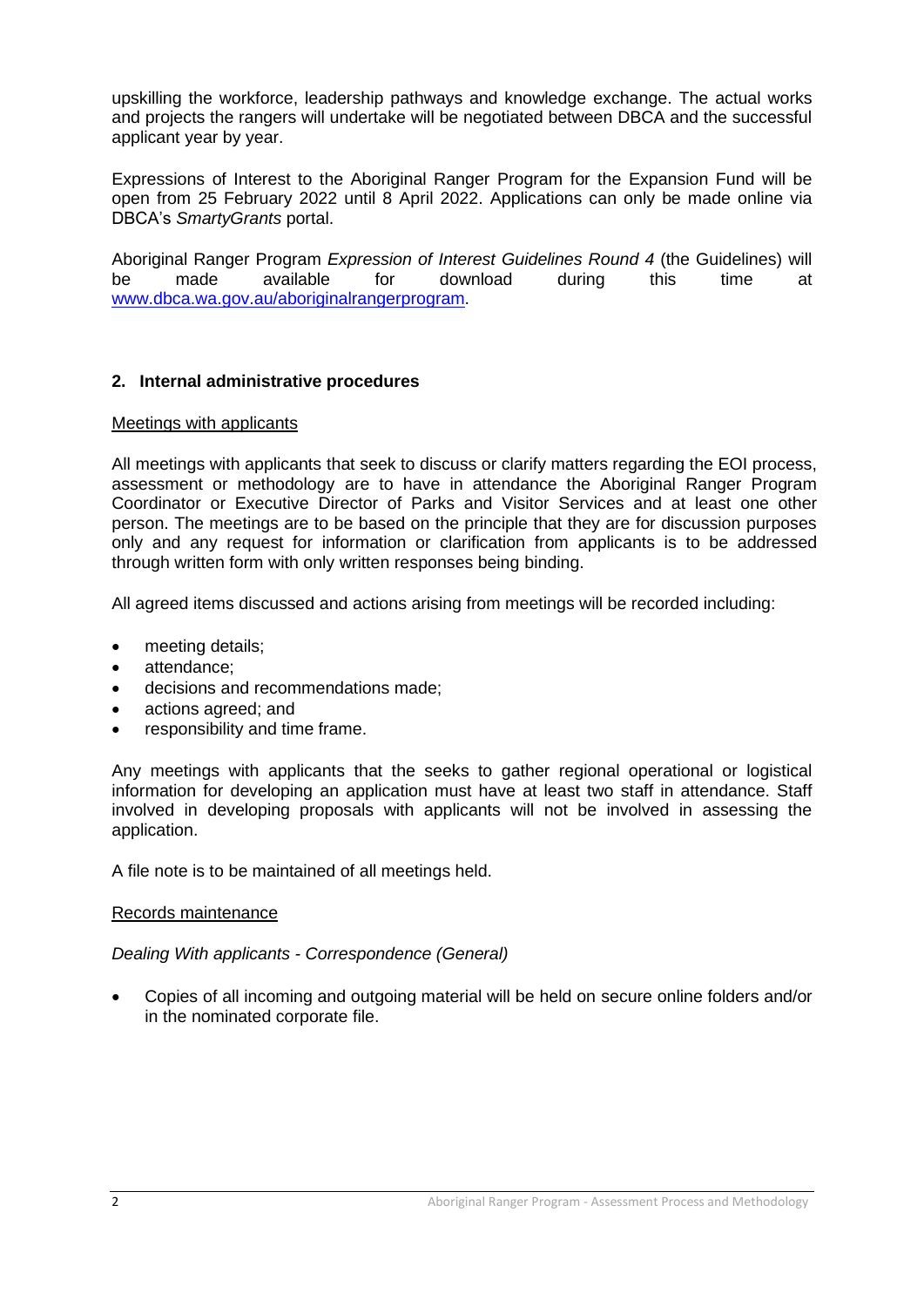### *Incoming material*

- Original hardcopies received will be stamped with date and time of receipt and record of file number.
- Original of hardcopy material will be placed on file.
- Copies of electronic material received will be printed and placed on file, with date and time of receipt clearly indicated.

#### *Outgoing material*

- Copy will be retained on file.
- The copy on file will indicate the method of dispatch (i.e. email, courier, etc.)
- All outgoing material will contain the file reference number.

#### **3. Applicant enquiries protocol**

#### Dealing with applicants – enquiries

All enquiries from applicants will be required to be submitted in writing. All written enquiries will comply with the procedure regarding 'Correspondence (General)'.

The Enquiries Protocol requires that all enquiries by applicants be submitted in writing to the Aboriginal Ranger Program Coordinator. The Aboriginal Ranger Program Coordinator will accept verbal enquiries but may require an enquiry to be made in writing at his/her discretion.

The original of the applicant's enquiry will be placed in the relevant file by the Executive Officers after updating the Enquiries Register. The Executive Officers will, thereafter, prepare an initial draft response and will arrange for it to be reviewed by the Aboriginal Ranger Program Coordinator.

All responses to the registered applicants will be in writing, signed by the Aboriginal Ranger Program Coordinator or Executive Officers.

The Executive Officers will update the Enquirer Register with the response action.

The Executive Officers will produce a written report as appropriate to the Aboriginal Ranger Program Coordinator, detailing the enquiries received and action taken. Where the enquiry is deemed by the Executive Officers to be confidential in nature, this enquiry shall be immediately referred to the Aboriginal Ranger Program Coordinator for action.

#### Dealing with applicants – general advice

In accordance with the Enquiry Protocol above, each enquiry received from applicants will be reviewed by the Executive Officers to determine whether the enquiry is of a confidential or general nature. Where there is any ambiguity, this determination is to be made in consultation with the Aboriginal Ranger Program Coordinator and Probity Auditor.

Where the enquiry is agreed to be of a general nature, a 'General Advice to all Registered Applicants' will be released to all applicants as soon as possible.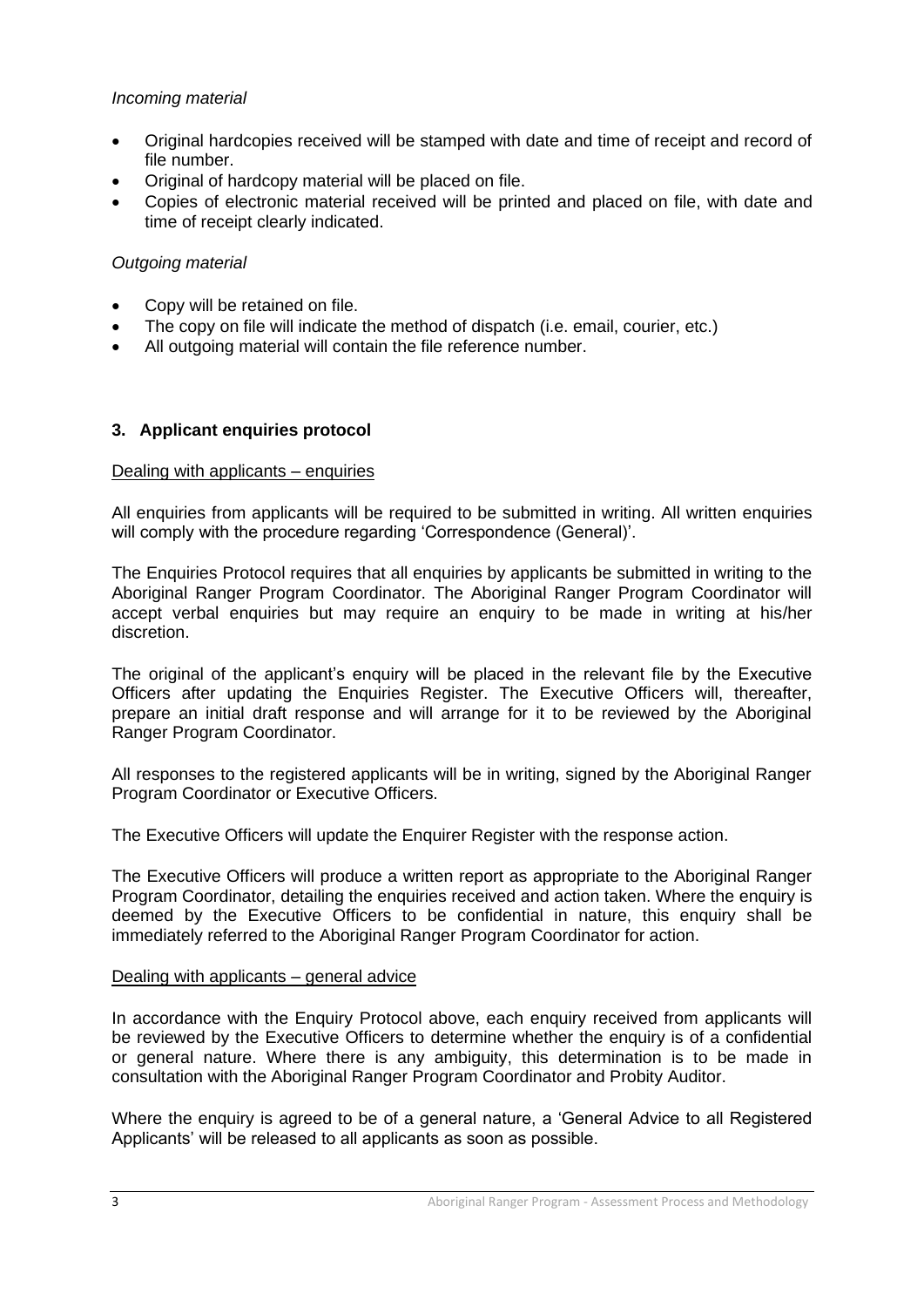Where the enquiry is determined as 'General', the applicant raising the enquiry will be advised accordingly and given the opportunity to either confirm or refute the determination made by the Executive Officers.

All 'General Advice to Registered Applicants' will be issued in numeric sequence and signed by the Aboriginal Ranger Program Coordinator. All advice will go to the Probity Auditor prior to issue to registered applicants. A Register, summarising the details of material issued, will be maintained.

### **4. Office security**

#### **General**

Security of all information that becomes available and pertaining to this application process is the responsibility of all members of the Assessment Panel.

All persons must take reasonable precautions to prevent the unauthorised disclosure of confidential information.

It is the responsibility of the Aboriginal Ranger Program Coordinator to ensure that reasonable precautions are taken to prevent the unauthorised disclosure of information by Government agencies and regional managers of the Department of Biodiversity, Conservation and Attractions (DBCA) to which applications are referred.

In referring applications to Government agency staff and DBCA regional managers, confidential information will be redacted.

All office files will be established in accordance with DBCA's overall policies and stored in secured cabinets. All files must be returned to the central cabinets each night where they will be locked when the office is unattended.

#### Physical security

It is the personal responsibility of all persons privileged to confidential documents to ensure that they are securely stored and unobtainable to others not authorised by the Aboriginal Ranger Program Coordinator.

Any documents, files or copies of submissions that are given to Panel members should be identified by number and signed out by the Aboriginal Ranger Program Coordinator or Executive Officers.

#### Computer security

The computer environments containing confidential procurement information at DBCA shall be secured and accessed only by authorised individuals with their own passwords. The system administrator shall ensure individuals only have access to areas of information that are appropriate to the roles assigned to them.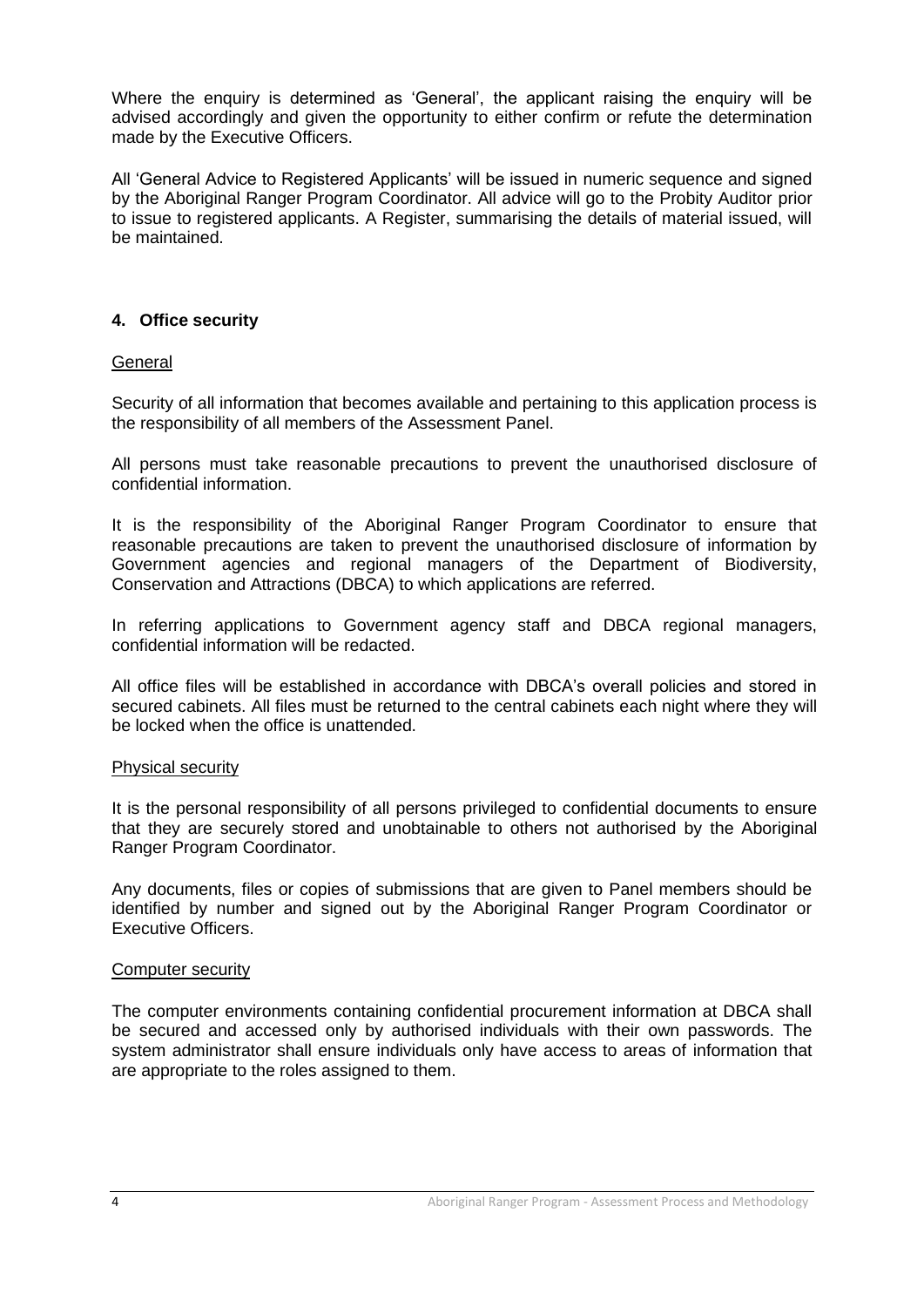# **5. Confidentiality**

All applications are considered confidential and are not to be disclosed prior to the completion of the assessment process.

Each person having access to confidential assessment information shall sign a confidentiality agreement before being granted access to the information.

All members of the Assessment Panel, and any other persons having authorised access to confidential information, are to sign a declaration document.

#### **6. Conflicts of Interest**

All panel members are to complete a Conflict of Interest declaration (to be provided by the Executive Officer) at the beginning of the process and provide it to the nominated Executive Officer. Panel members are responsible for identifying any additional conflicts that arise for the duration of the process and reporting them to the Executive Officer. Strategies for the appropriate management of conflicts will be determined by the Assessment Panel at the beginning of the process. Strategies to manage individual conflicts will be documented and put on file.

#### **Register**

A conflict of interest register will be established, maintained and reviewed during the EOI process, including the appropriate strategies to manage each conflict.

#### **7. Probity**

In the interests of all parties involved, a probity auditor has been appointed to determine whether the process is conducted according to the Guidelines and to provide a level of independent assurance that the process has been undertaken with due regard to legislative obligations, codes of ethics and conduct and the Guidelines.

The probity auditor addresses accepted principles of probity relating to:

- confidentiality and conflict of interest;
- impartiality
- transparency of the process;
- accountability; and
- value for money.

The probity auditor provides advice to the Assessment Panel and Aboriginal Ranger Program Coordinator in relation to these issues and applicants can also discuss any probity concerns they have directly with the Probity Auditor.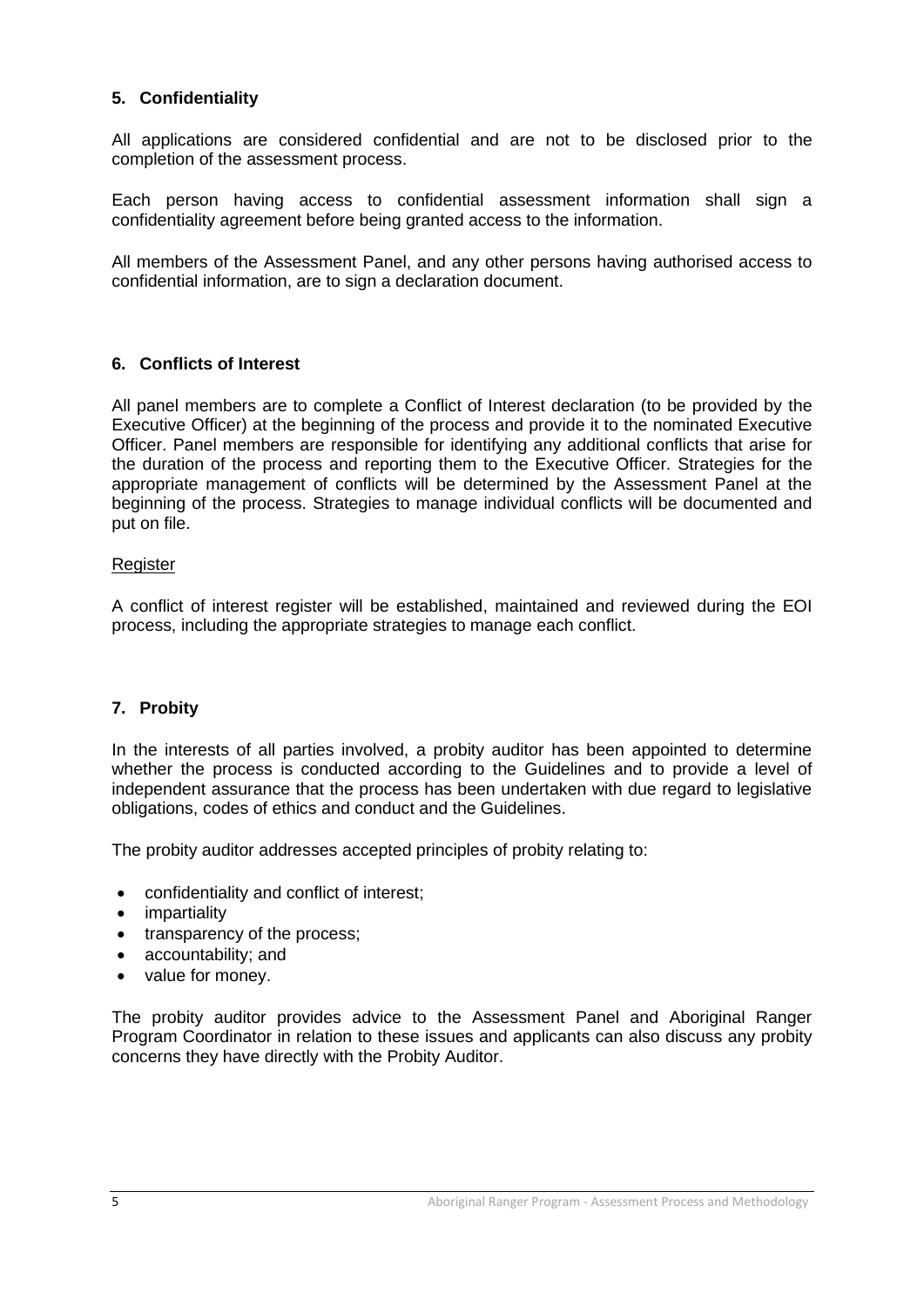### **8. Establishment and role of Assessment Panel**

An Assessment Panel comprising representatives from DBCA has been established. The members of the panel represent a broad range of skills and experience related to Aboriginal rangers and are as follows:

- Executive Director, Parks and Visitor Services Division (Panel Chair Voting)
- Coordinator, Aboriginal Ranger Program (Voting)
- Coordinator, Aboriginal Engagement and Heritage Unit (Voting)
- Senior Projects Officer, Native Title Unit (Voting)
- Other (x 2), DBCA or external, technical/regional/cultural/ policy advisors (Voting)
- Probity Auditor (Independent Non-voting)
- Executive Officers (Non-voting)

#### **9. Procedure for assessment**

The procedure for assessment is as follows:

**Closing date for EOIs** J **Eligibility of applicants checked**  $\overline{\textbf{u}}$ **Shortlisting of applications**  $\mathbf{U}$ **Disbursement of applications to the Assessment Panel, Government agencies and DBCA Regional Managers** J **Assessment Panel receives advice from Government agencies and DBCA Regional Managers**  $\overline{\mathbf{u}}$ **Panel convenes to assess and discuss applications**  $\overline{\mathbf{u}}$ **Panel to seek clarification from applicants (if required)**  $\mathbf{U}$ **Recommendation to the Minister for Environment** ī. **Subject to Minister for Environment's approval, successful and unsuccessful applicants notified**  $\overline{\mathbf{U}}$ **Successful applicants enter into a legally binding agreement with DBCA**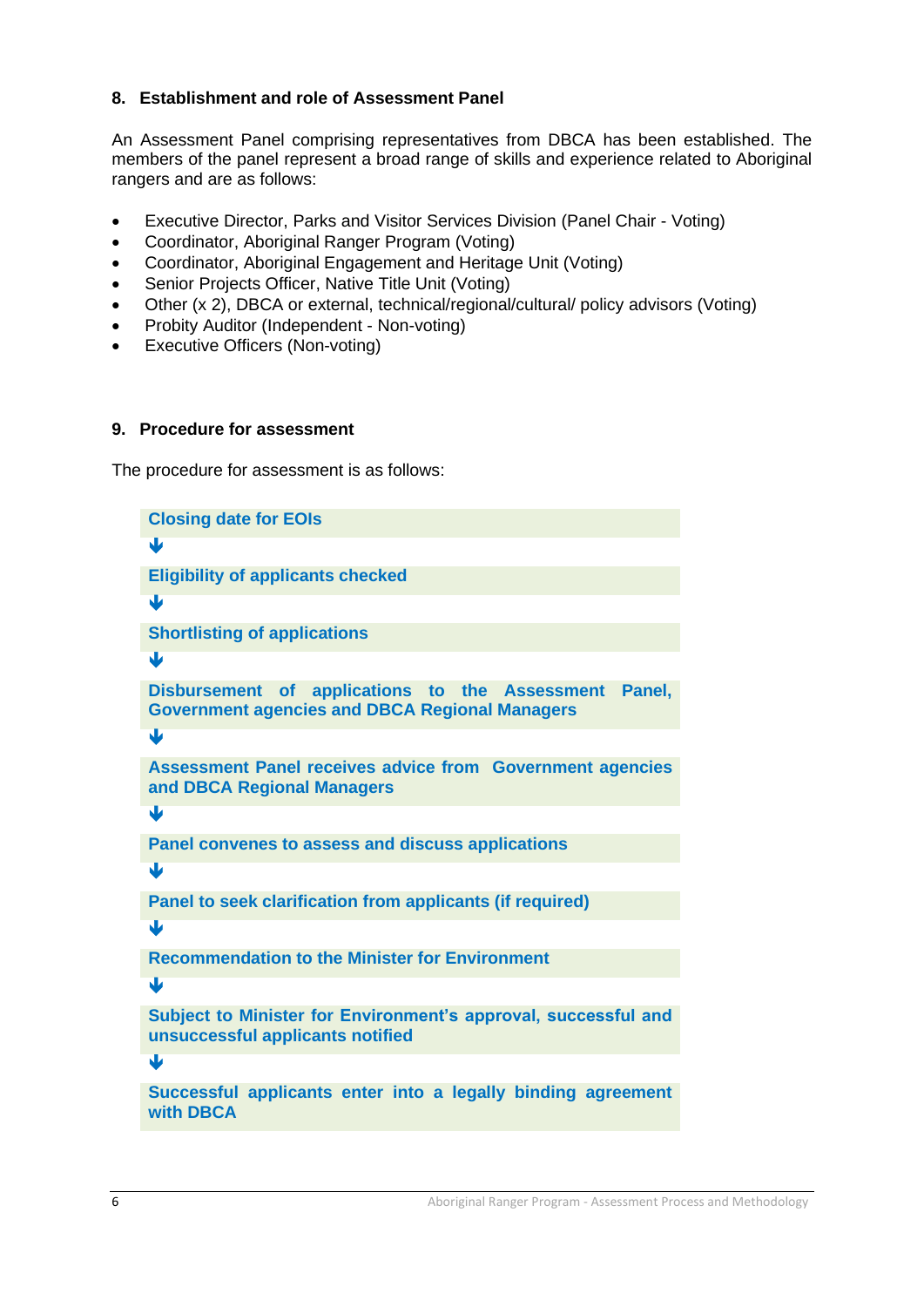#### Receipt of applications

All applications to the Aboriginal Ranger Program lodged online will be sent an automatic email confirming receipt of their application. No physical copies of applications will be accepted.

#### **Shortlisting**

Shortlisting of applicants will be based on an evaluation against the following Assessment Criteria identified in the Guidelines:

|                | <b>ASSESSMENT CRITERIA</b>                                                                                                                                                                                                                                                                                                                                                                                                                                                                             | <b>WEIGHTING</b> |
|----------------|--------------------------------------------------------------------------------------------------------------------------------------------------------------------------------------------------------------------------------------------------------------------------------------------------------------------------------------------------------------------------------------------------------------------------------------------------------------------------------------------------------|------------------|
| $\mathbf{1}$   | Delivers strong environmental and/or cultural outcomes and                                                                                                                                                                                                                                                                                                                                                                                                                                             | 25%              |
|                | priorities                                                                                                                                                                                                                                                                                                                                                                                                                                                                                             |                  |
|                | a. There are clear strategic management plans or guiding<br>documents in place that identifies the outcomes and priorities<br>for managing and protecting the environment and cultural<br>values on country, that will form the basis of the ranger teams'<br>annual work program.                                                                                                                                                                                                                     |                  |
|                | For example, Healthy Country Plans, Indigenous Protected<br>Area (IPA) plans, pest management or fire management plans,<br>WA Government management plans, or any agreed fee-for-<br>service activities.                                                                                                                                                                                                                                                                                               |                  |
|                | b. The areas of activity have significant environment and/or<br>cultural values and/or an identified conservation or land/ sea<br>management need.                                                                                                                                                                                                                                                                                                                                                     |                  |
| $\overline{2}$ | Demonstrates effective partnerships and community support                                                                                                                                                                                                                                                                                                                                                                                                                                              | 15%              |
|                | a. Evidence of how previous grants, external or leverage funding,<br>additional income (such as fee-for-service contracts) and<br>partnerships have contributed to growing and strengthening the<br>ranger program.<br>b. Evidence of ongoing financial or in-kind contributions or<br>arrangements (such as infrastructure, management oversight,<br>equipment, or technical expertise) from the applicant.<br>c. Demonstrates<br>how the program integrates community<br>involvement or support.     |                  |
| 3              | Demonstrates sound governance and business management                                                                                                                                                                                                                                                                                                                                                                                                                                                  | 30%              |
|                | a. The administrative body (the organisation that will hold the<br>funds) is identified and demonstrates ability for managing<br>contracts with sound financial, human resource, reporting and<br>data management systems in place. If a third party, legal<br>arrangements are in place and demonstrated.<br>b. Evidence of effective project oversight and organisational<br>governance for decision making and management of the team<br>c. Evidence that systems in place for engaging Traditional |                  |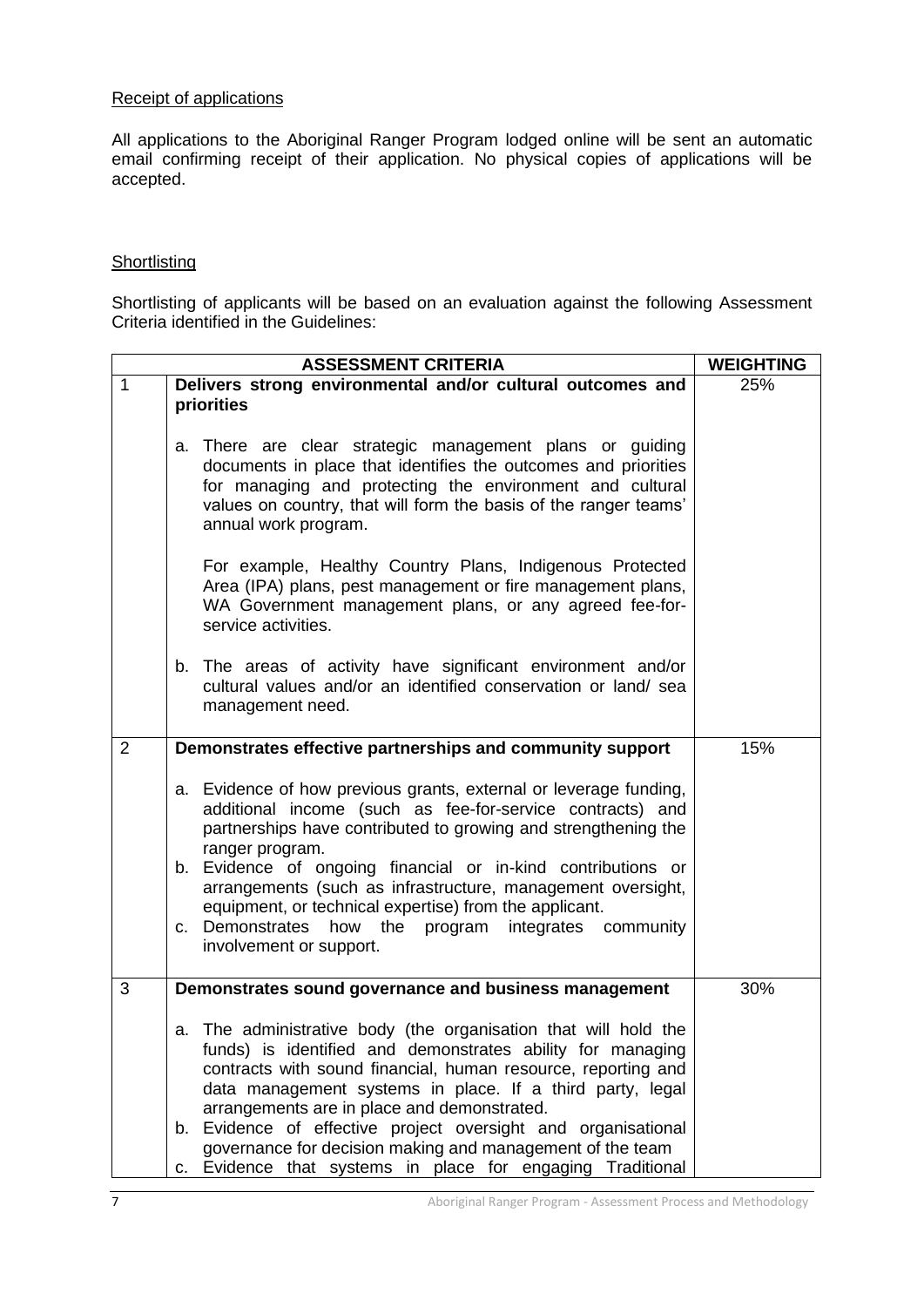|   | <b>ASSESSMENT CRITERIA</b>                                                                                                                                                                                                                                                                                                                                                                                                                                                                                                                                                                                                                                                                                                                                                                                             | <b>WEIGHTING</b> |
|---|------------------------------------------------------------------------------------------------------------------------------------------------------------------------------------------------------------------------------------------------------------------------------------------------------------------------------------------------------------------------------------------------------------------------------------------------------------------------------------------------------------------------------------------------------------------------------------------------------------------------------------------------------------------------------------------------------------------------------------------------------------------------------------------------------------------------|------------------|
|   | Owners, or those that speak for country, in making decisions<br>about the ranger program or caring for country (cultural<br>governance).<br>d. Evidence that infrastructure essential to support ranger team<br>operations on country is available, or access to these.                                                                                                                                                                                                                                                                                                                                                                                                                                                                                                                                                |                  |
| 4 | Demonstrates sound capacity to deliver                                                                                                                                                                                                                                                                                                                                                                                                                                                                                                                                                                                                                                                                                                                                                                                 | 30%              |
|   | a. Evidence of the ranger program delivering on-ground outcomes<br>or projects to a high standard.<br>b. Plans for retaining and developing rangers is established, such<br>as mentoring of new rangers and exchange of knowledge and<br>experience.<br>c. Evidence that day-to-day systems and support for the<br>rangers (e.g. logistics, performance<br>management for<br>management, equipment, resources) are in place and working<br>effectively.<br>d. Evidence of sound risk planning and management.<br>e. Systems are in place for feedback and continual improvement<br>of the ranger program, or evidence is provided of how the<br>program has adapted and grown to achieve positive outcomes.<br>Demonstrated ability to monitor and report requirements and<br>f.<br>satisfactorily acquit expenditure. |                  |
|   | <b>TOTAL</b>                                                                                                                                                                                                                                                                                                                                                                                                                                                                                                                                                                                                                                                                                                                                                                                                           | 100%             |

In shortlisting against the Assessment Criteria, applications will be categorised according to previous recipients of ARP funding or not, as well as by each Aboriginal representative body region, and will be assessed separately. Applications will be scored against each criterion using the scoring legend zero to nine identified in Section 9 Assessment Methodology. An average score for each criterion will be determined by combining the individual scores. A total score will be determined by aggregating the average scores determined for each criterion.

The top 50 percent of each category in each Aboriginal representative body region will progress to detailed assessment by the Assessment Panel (see Assessment below).

Comments may be provided which can be used in providing feedback to unsuccessful applicants as well as to inform evaluation by the Assessment Panel.

Shortlisting will be undertaken by two non-voting Executive Officers. The Executive Officers will identify the relevant State Government agencies to which the shortlisted applications will be referred and any confidential information not to be disclosed.

#### Referral of applications

The Assessment Panel will seek advice from within DBCA and from relevant Government agencies on the shortlisted applications. Relevant Government agencies are those that may have a statutory role in approving elements of the application, an interest in the activities or outcomes proposed in the application, or whose advice may be important in assessing the application.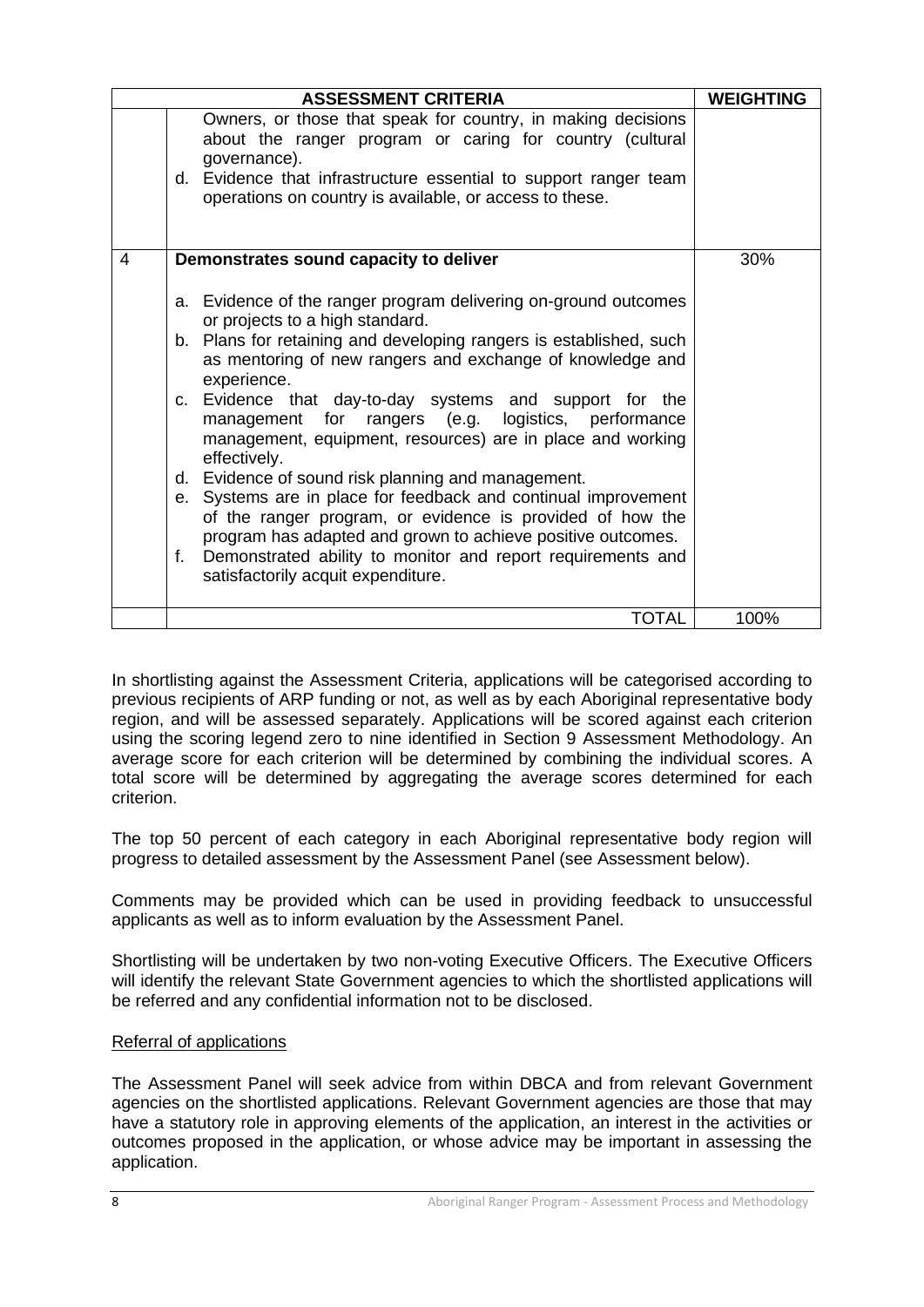Shortlisted applications will be referred to the Assessment Panel, relevant Government agencies and DBCA regional managers immediately once shortlisted. The Aboriginal Ranger Program Coordinator is responsible for referring applications.

Advice received from DBCA regional managers and relevant Government agencies will be referred to the Assessment Panel for consideration.

#### Assessment

Shortlisted applications will be assessed against the following Assessment Criteria identified in the Guidelines:

| Delivers strong environmental and/or cultural outcomes and<br>priorities<br>There are clear strategic management plans or guiding documents<br>а.<br>in place that identifies the outcomes and priorities for managing<br>and protecting the environment and cultural values on country, that<br>will form the basis of the ranger teams' annual work program.<br>For example, Healthy Country Plans, Indigenous Protected Area<br>(IPA) plans, pest management or fire management plans, WA<br>Government management plans, or any agreed fee-for-service<br>activities.<br>b. The areas of activity have significant environment and/or cultural<br>values and/or an identified conservation or land/ sea management<br>need. | 25%                                                         |
|---------------------------------------------------------------------------------------------------------------------------------------------------------------------------------------------------------------------------------------------------------------------------------------------------------------------------------------------------------------------------------------------------------------------------------------------------------------------------------------------------------------------------------------------------------------------------------------------------------------------------------------------------------------------------------------------------------------------------------|-------------------------------------------------------------|
|                                                                                                                                                                                                                                                                                                                                                                                                                                                                                                                                                                                                                                                                                                                                 |                                                             |
|                                                                                                                                                                                                                                                                                                                                                                                                                                                                                                                                                                                                                                                                                                                                 |                                                             |
|                                                                                                                                                                                                                                                                                                                                                                                                                                                                                                                                                                                                                                                                                                                                 |                                                             |
|                                                                                                                                                                                                                                                                                                                                                                                                                                                                                                                                                                                                                                                                                                                                 |                                                             |
| Demonstrates effective partnerships and community support                                                                                                                                                                                                                                                                                                                                                                                                                                                                                                                                                                                                                                                                       | 15%                                                         |
| a. Evidence of how previous grants, external or leverage funding,<br>additional income (such as fee-for-service contracts)<br>and<br>partnerships have contributed to growing and strengthening the<br>ranger program.<br>b. Evidence of ongoing financial or in-kind contributions or<br>arrangements (such as infrastructure, management oversight,<br>equipment, or technical expertise) from the applicant.<br>c. Demonstrates how the program integrates community involvement<br>or support.                                                                                                                                                                                                                              |                                                             |
| Demonstrates sound governance and business management                                                                                                                                                                                                                                                                                                                                                                                                                                                                                                                                                                                                                                                                           | 30%                                                         |
| The administrative body (the organisation that will hold the funds)<br>а.<br>is identified and demonstrates ability for managing contracts with<br>sound financial, human resource, reporting and data management<br>systems in place. If a third party, legal arrangements are in place<br>and demonstrated.<br>b. Evidence<br>of effective<br>project oversight and organisational<br>governance for decision making and management of the team<br>c. Evidence that systems in place for engaging Traditional Owners,<br>or those that speak for country, in making decisions about the                                                                                                                                       |                                                             |
|                                                                                                                                                                                                                                                                                                                                                                                                                                                                                                                                                                                                                                                                                                                                 | ranger program or caring for country (cultural governance). |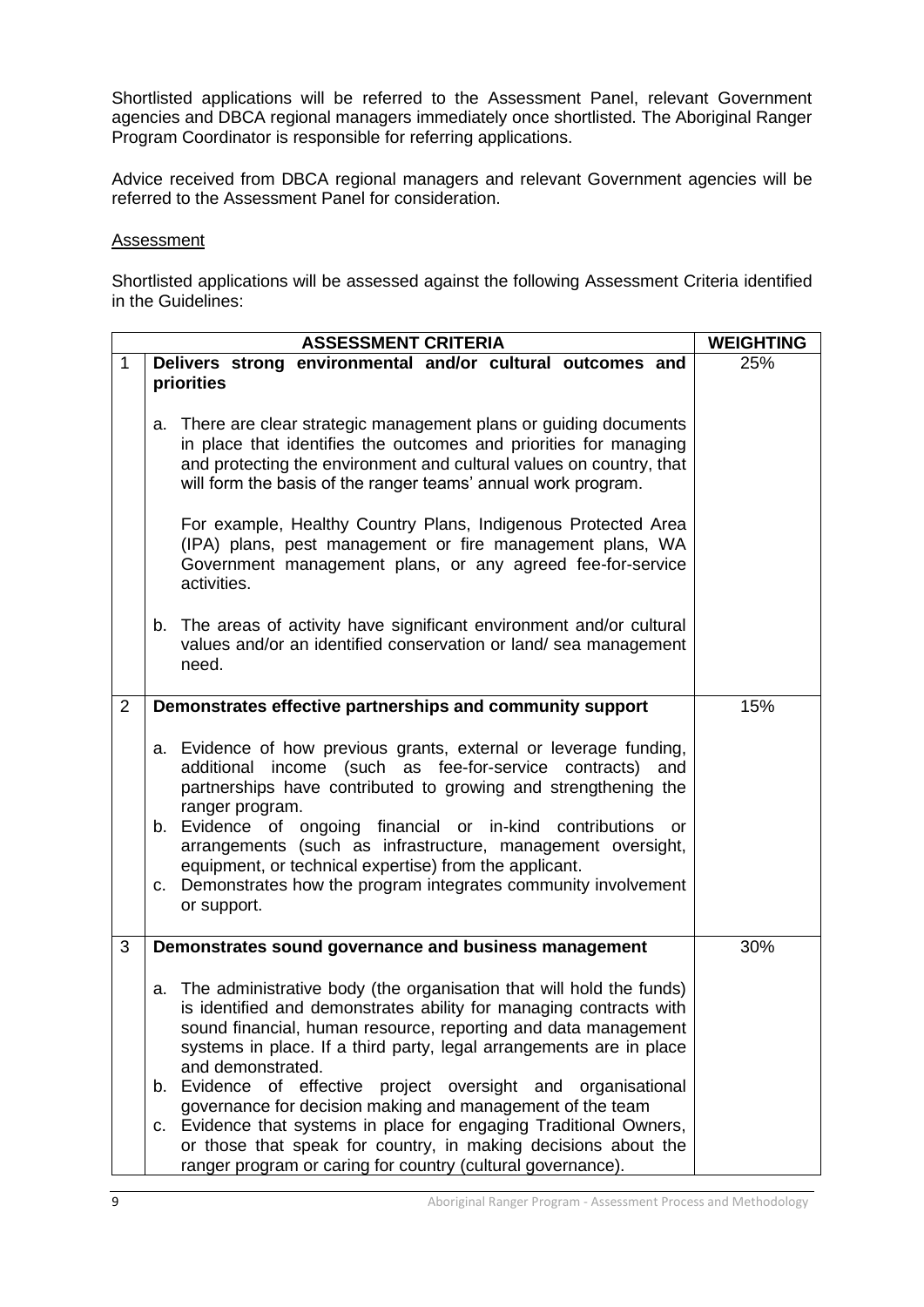|   | <b>ASSESSMENT CRITERIA</b>                                                                                                                                                                   | <b>WEIGHTING</b> |
|---|----------------------------------------------------------------------------------------------------------------------------------------------------------------------------------------------|------------------|
|   | d. Evidence that infrastructure essential to support ranger team<br>operations on country is available, or access to these.                                                                  |                  |
| 4 | Demonstrates sound capacity to deliver                                                                                                                                                       | 30%              |
|   | a. Evidence of the ranger program delivering on-ground outcomes or<br>projects to a high standard.                                                                                           |                  |
|   | b. Plans for retaining and developing rangers is established, such as<br>mentoring of new rangers and exchange of knowledge and<br>experience.                                               |                  |
|   | c. Evidence that day-to-day systems and support for the<br>management for rangers (e.g. logistics, performance<br>management, equipment, resources) are in place and working<br>effectively. |                  |
|   | d. Evidence of sound risk planning and management.                                                                                                                                           |                  |
|   | e. Systems are in place for feedback and continual improvement of<br>the ranger program, or evidence is provided of how the program<br>has adapted and grown to achieve positive outcomes.   |                  |
|   | Demonstrated ability to monitor and report requirements and<br>f.<br>satisfactorily acquit expenditure.                                                                                      |                  |
|   | <b>TOTAL</b>                                                                                                                                                                                 | 100%             |

Applicants should address each criterion as part of completing the Expression of Interest application form. Failure to satisfactorily address all the criteria or demonstrate how they will be addressed prior to the allocation of funding may result in the application being considered non-compliant.

In this round, the ARP will also take into consideration during the assessment and approval process, the following:

- The Aboriginal organisations access to other resources under other State and Commonwealth government initiatives (such as Plan for Our Parks) to otherwise retain staff and sustain operations.
- Positive opportunities for sustaining or growing women rangers.
- Programs that integrate plans for creating career pathways to employment in land and sea management as rangers or leadership will be highly regarded.

The Assessment Panel will consider the total scores of applications for each category. Based on the total scores, at least one project will be recommended for each Aboriginal representative body region.

Applicants will also be required to meet the eligibility requirements of the Program, including demonstrated support of the Traditional Owners for the program location; comply with the conditions in the Guidelines; and have appropriate insurances<sup>1</sup> in order to be recommended as suitable for funding.

<sup>1</sup> DBCA may request additional insurances if they are not provided but are relevant to the project.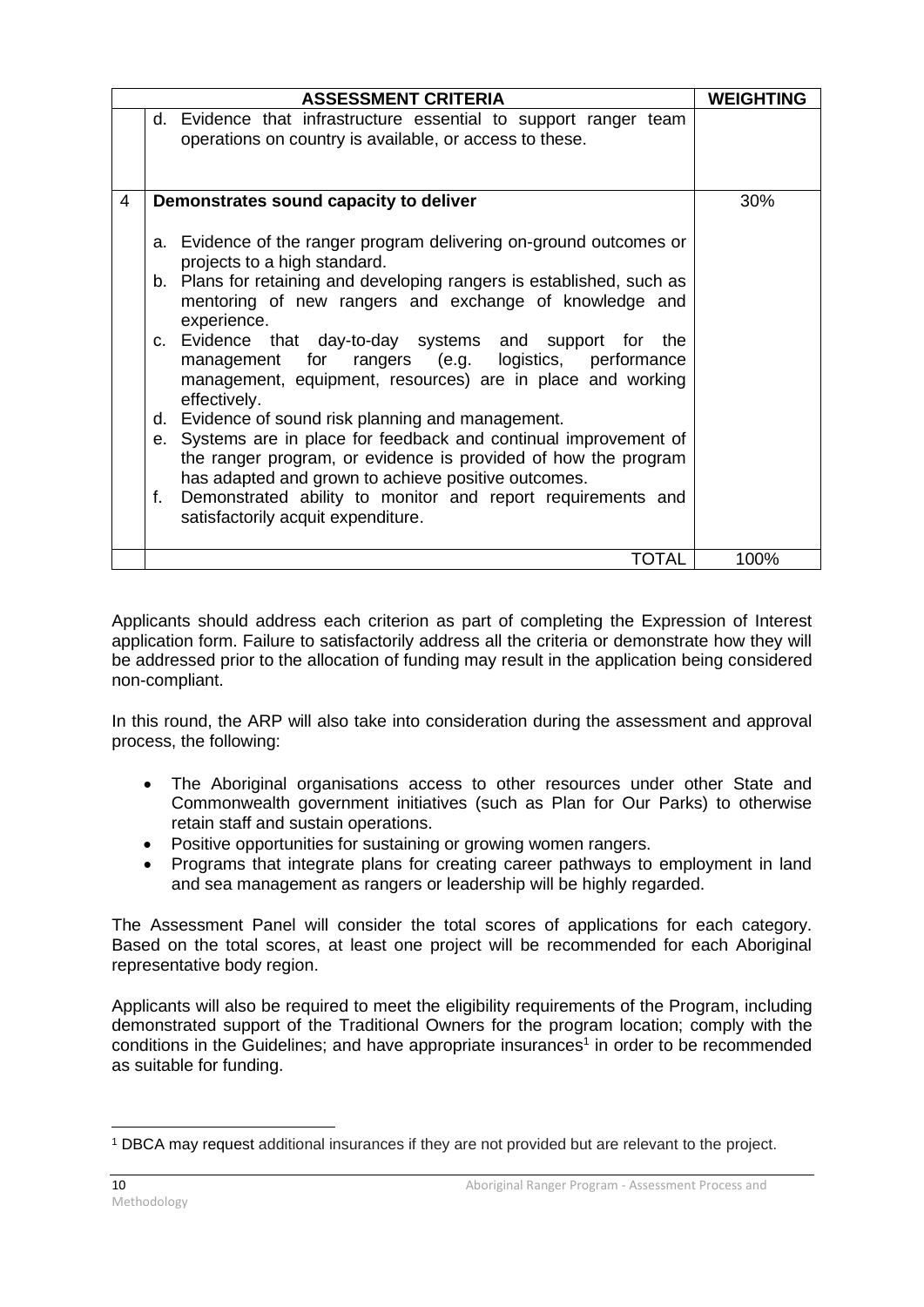The assessment will be made in accordance with the Assessment Methodology identified below (see Section 9).

The advice received from State Government agencies and DBCA regional managers and any relevant additional information available to DBCA will be used in the assessment.

#### Assessment Panel may seek clarification from applicants

The Assessment Panel may request that an applicant amend their project, including as a result of further consultation or to consolidate the project with other similar or complementary projects. The Assessment Panel may also contact applicants to seek clarification about their application and/or request evidence in support of any declaration made in the application.

All communication seeking clarification from applicants will be discussed with the Chair of the Assessment Panel.

#### Recommendation to Minister for Environment

The Assessment Panel will make a recommendation to the Minister for Environment who will make the final decision as to which applicants are successful.

#### Notification of applicants

All applicants will be informed in writing of the status of their applications at the conclusion of the process and following approval by the Minister for Environment.

Unsuccessful applicants will be provided the opportunity to receive feedback on their applications. Feedback cannot include a direct comparison to any other application because all applications are treated in strict confidence except where the law requires otherwise.

A successful applicant may not be offered the level of funding requested and may be asked that some elements of the project be modified

# **10. Assessment methodology**

DBCA is using a competitive process to allocate funding under the Aboriginal Ranger Program that allows for applicants to use their own initiative to develop applications that will meet the outcomes of the Program and the aspirations of Aboriginal organisations and communities.

In assessing applications, all information requested in the Round 4 EOI, and any relevant additional information available to DBCA, provided by other Government agencies, or provided by applicants in response to the EOI, will be taken into account. A scoring system will be used to assess the applications, including the shortlisting process. The scoring legend zero to nine is outlined as follows:

- 0 Does not address Assessment Criteria.
- 1 Limited understanding or capability, no confidence that Assessment Criteria will be met.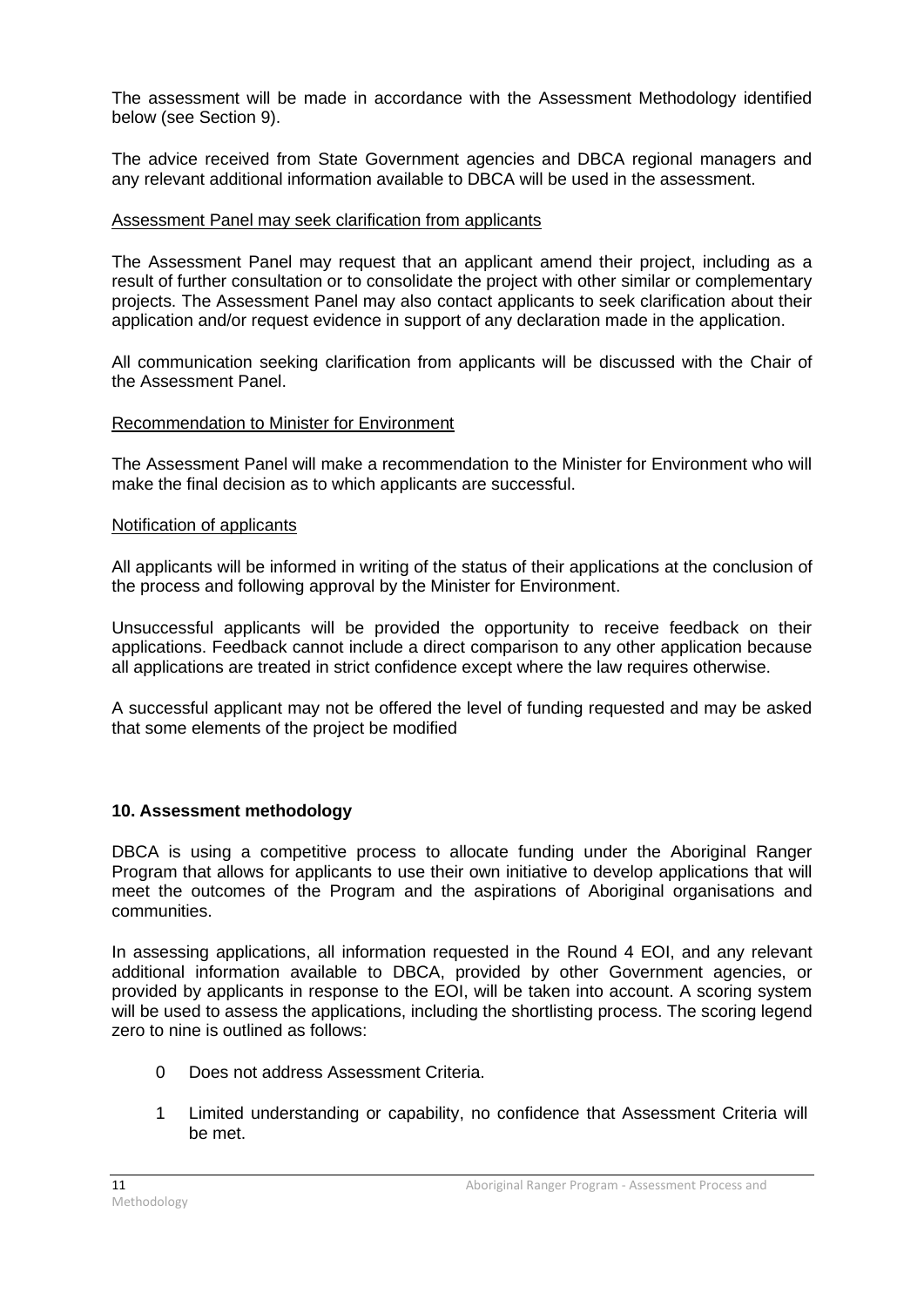- 3 Less than satisfactory understanding or capability, limited confidence that Assessment Criteria will be met.
- 5 Satisfactory understanding or capability, reasonably confident that Assessment Criteria will be met.
- 7 Good understanding or capability, confident that Assessment Criteria will be met.
- 9 Excellent understanding or capability, complete confidence that Assessment Criteria will be met.

"In between" scores such as 2, 4, 6 and 8 may be used to reflect variation to these scores.

In assessing shortlisted applications, all members of the Assessment Panel will provide an individual score against each of the assessment criterion. An average score for each criterion will be determined by combining scores of each member of the Assessment Panel. The aggregate of these average scores will form a total score for each applicant, which will be used in the final assessment of applications to form the recommendation to the Minister.

#### Determining the successful applicants

Following the assessment and scoring by the Assessment Panel, applications are ranked according to their total score for each category. The panel will then consider which applicants to recommend to the Minister as preferred applicants by applying a principle of fairness that takes into account the geographic spread of successful projects across the State and female rangers. The amount of funding requested and the amount available will also be considered in this context. Based on the total scores, at least one project will be recommended for each Aboriginal representative body region.

The assessment panel will only make recommendations to the Minister for Environment. The assessment panel will not make the final decision as to which applicants are successful. The Minister for Environment will consider the recommendations of the assessment panel and will determine which applicants will be successful. The Governance for the process is as set out in Figure 1 below.